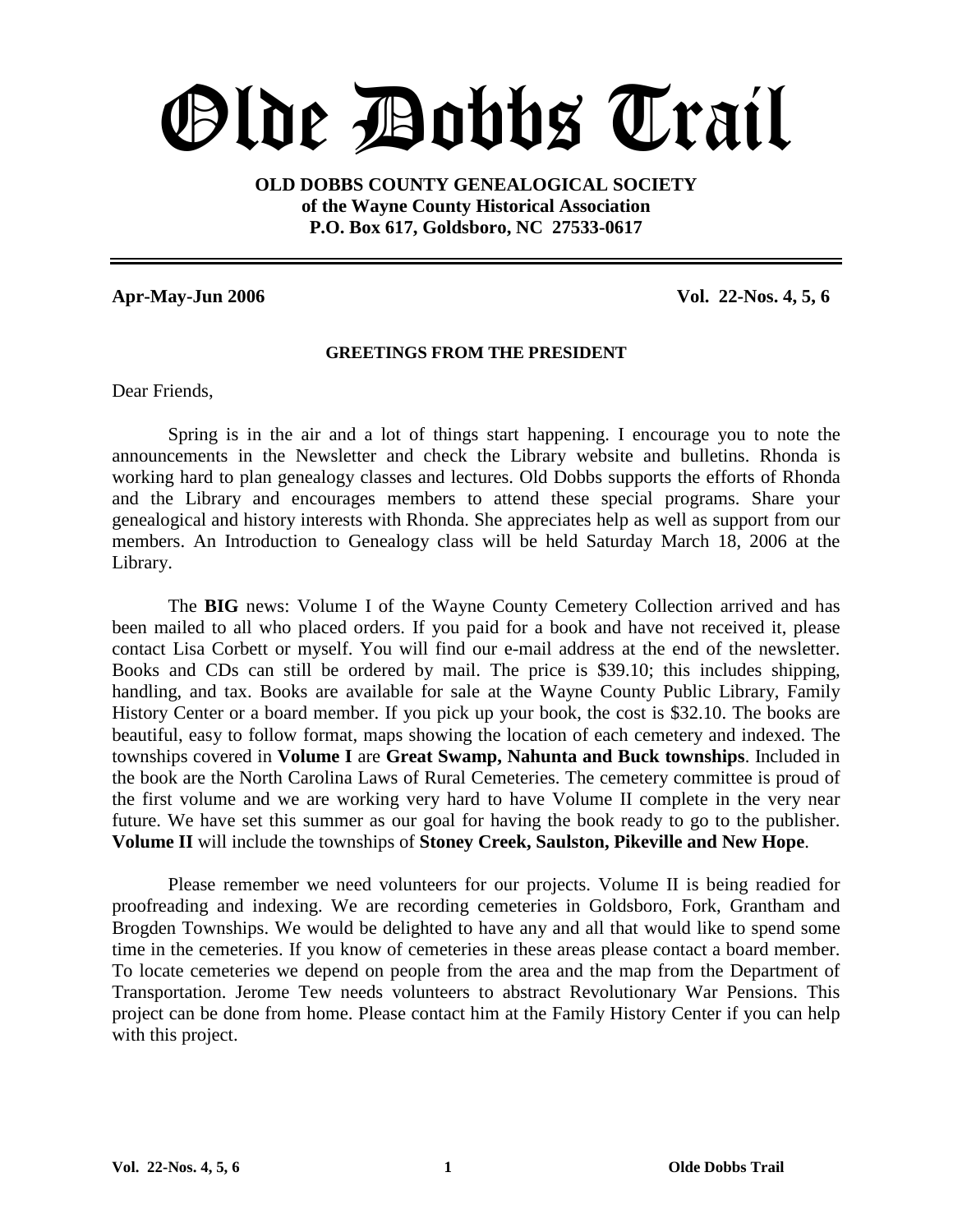We will vote on officers at our October meeting. Lisa is chairman of the election committee. If you would like to volunteer as an officer, or recommend someone to be an officer please contact Lisa. She will present the slate of officers to be voted on at our July meeting.

Have a great spring and do find time to attend a class, lecture and work on your research. Our meeting will be April 15, 2006 at 10:30 am in the Auditorium at Wayne County Public Library.

Lynn has arranged a very interesting and informative speaker for this meeting. Dick Langford from the State Archives will be our speaker at the **April 15** meeting. He is head of the photography section and will be talking about early photography and how to "date" a photo from the kind of photo it is. He has asked that people bring old photos/tintypes/etc that they may be interested in learning more about.

Hope to see you there, Cathy

**Membership dues reminder –there are dues still outstanding.** All our members are important to us and our dues fund so many of our programs and projects. Invite a friend to join.

**The upper right hand corner of your mailing label (on newsletter envelope) will state the year that dues are paid through.**

*Receive your newsletter by email! In an effort to get your newsletters to you in a more efficient manner, we're offering the option for members to receive their newsletters by email. If you are interested in this, please contact Guy Potts at gpotts1@nc.rr.com for specifics.*

#### **OLD DOBBS GENEALOGICAL SOCIETY** January 21, 2006

The Old Dobbs Genealogical Society met on Saturday, January 21, 2006 in the Local History Room at the Wayne County Public Library in Goldsboro. President Cathy Blow called the meeting to order, welcomed the approximately 21 members and guests, and led us in the Pledge of Allegiance. Barbara Lancaster offered the invocation. Minutes from our last meeting were approved as written in the newsletter. The treasurer reported a balance of \$8,436.96.

For your convenience, e-mail addresses for all of the Old Dobbs officers are now listed at the end of the newsletter. If you have questions or would like to volunteer for one of our projects, you are encouraged to get in touch with any of us.

Dues for 2006 are now past due. If you have not paid, please mail your check to Lisa Corbett at P. O. Box 617, Goldsboro, NC 27533.

**Cemetery Books Committee** – Volume I has arrived and is for sale. The cost is \$32.10. Contact any of the officers or you may go by the Wayne County Public Library if you would like to purchase one. CD's are also available. Volume II of Wayne County books will include Stoney Creek, Pikeville, New Hope and Saulston townships.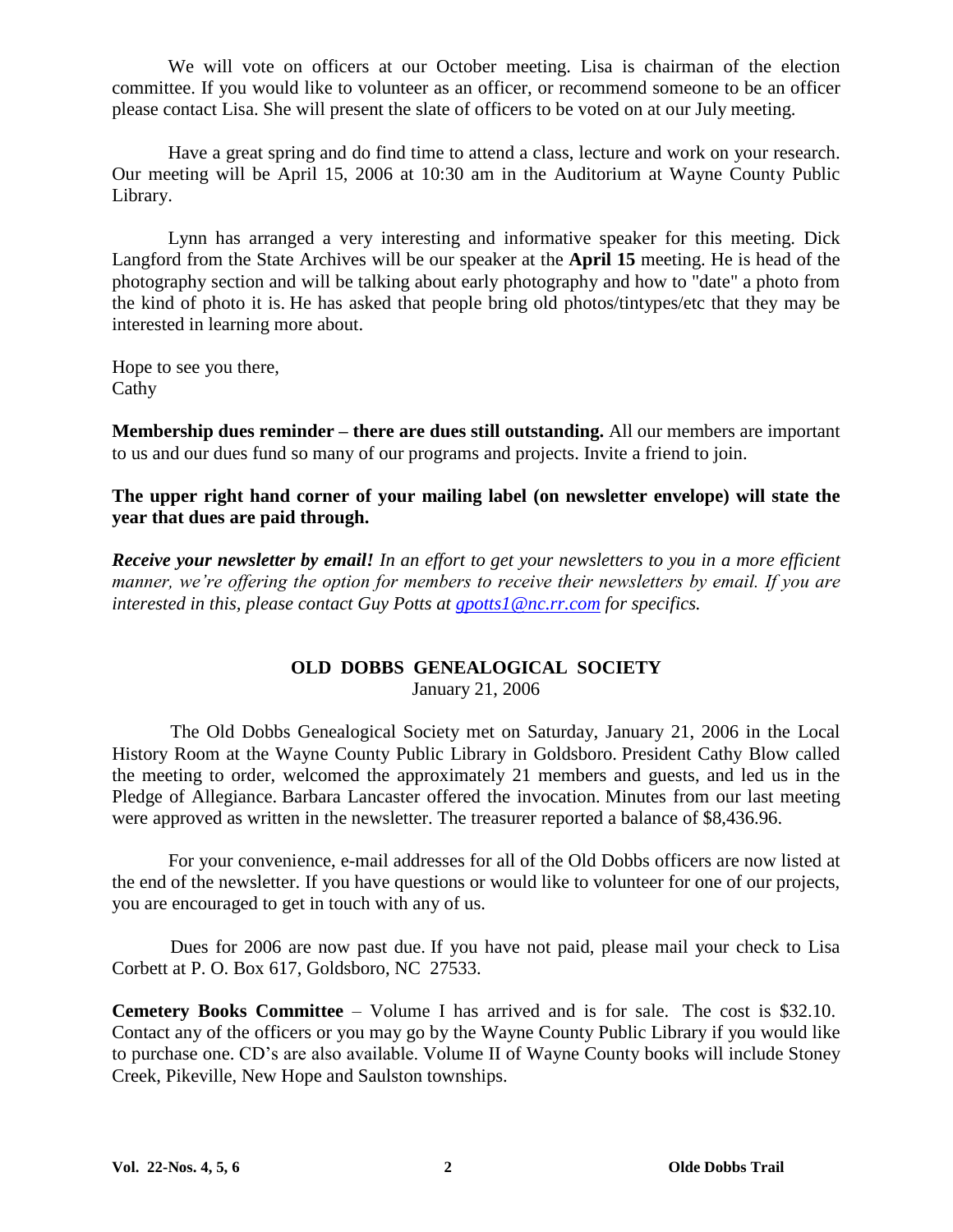**Library Committee** – "Genealogy for Beginners" will be our next workshop topic. The workshop is scheduled for March 18 from 10:00 a.m. to 12:00 noon at the Wayne County Public Library

**Nominating Committee** – Past-president, Lisa Corbett, will chair the nominating committee to present a slate of officers to serve for the next two years. The committee will present these names at the July meeting with voting to take place at the October meeting. Nominations may also be made from the floor in July.

#### **Volunteer Opportunities**

- 1. Survey cemeteries. Contact Cathy Blow, Guy Potts, Barbara Lancaster, Stacey Jones, or Elliott Futrell.
- 2. Transcribe Revolutionary War pensions. Contact Jerome Tew or Cathy Blow.

There was no new business.

Lynn Johnson introduced our speaker, Jerome Tew, who is the director of the Family History Library at the LDS church. Mr. Tew presented an interesting program on the Battle of Elizabethtown. He also discussed the Revolutionary War pension records and the amount of information that can be found in them. After questions from the audience were answered, the meeting was adjourned.

**REMINDER –**Our meetings are now being held on the **3 rd Saturday of January, April, July, and October**. Please mark your calendars. The April meeting will be at the Wayne County Public Library, Weil Auditorium, at 10:30 on April 15, 2006. Submitted by Barbara Lancaster, Recording Secretary.

#### **New Additions to the History Room at Wayne County Library**

Threshold of Freedom **Lenoir** County, NC During the Civil War –Cliff Tyndall Voices of America: **Edgecombe** County, Edgecombe Remembers –Edgecombe County Genealogical Society **Wilson** County, North Carolina Cemetery Finder –Carol M. Forbes **Wilson** County, North Carolina Inventory of Estate Records –Grace Williamson Turner **Wilson** County's Architectural Heritage – Kate Ohno

#### **Public and Private Laws of North Carolina - Acts Passed by the General Assembly**

**1819-22, Chapter CXXXV** –**An Act to authorize the representatives of Robert Fellow late of Wayne County deceased, to collect the arrears of taxes due him.** WHEREAS Robert Fellow late Sheriff of Wayne county, has died without completing the collection of the taxes of his county. *Be it therefore enacted by the General Assembly of the State of North Carolina, and it is hereby enacted by the authority of the same,* That the administrator or executors of Robert Fellow late Sheriff of Wayne county, be, and they hereby are authorized to collect all taxes due in Wayne county, which the said Robert Fellow would be authorized to collect, were the said Robert Fellow now living.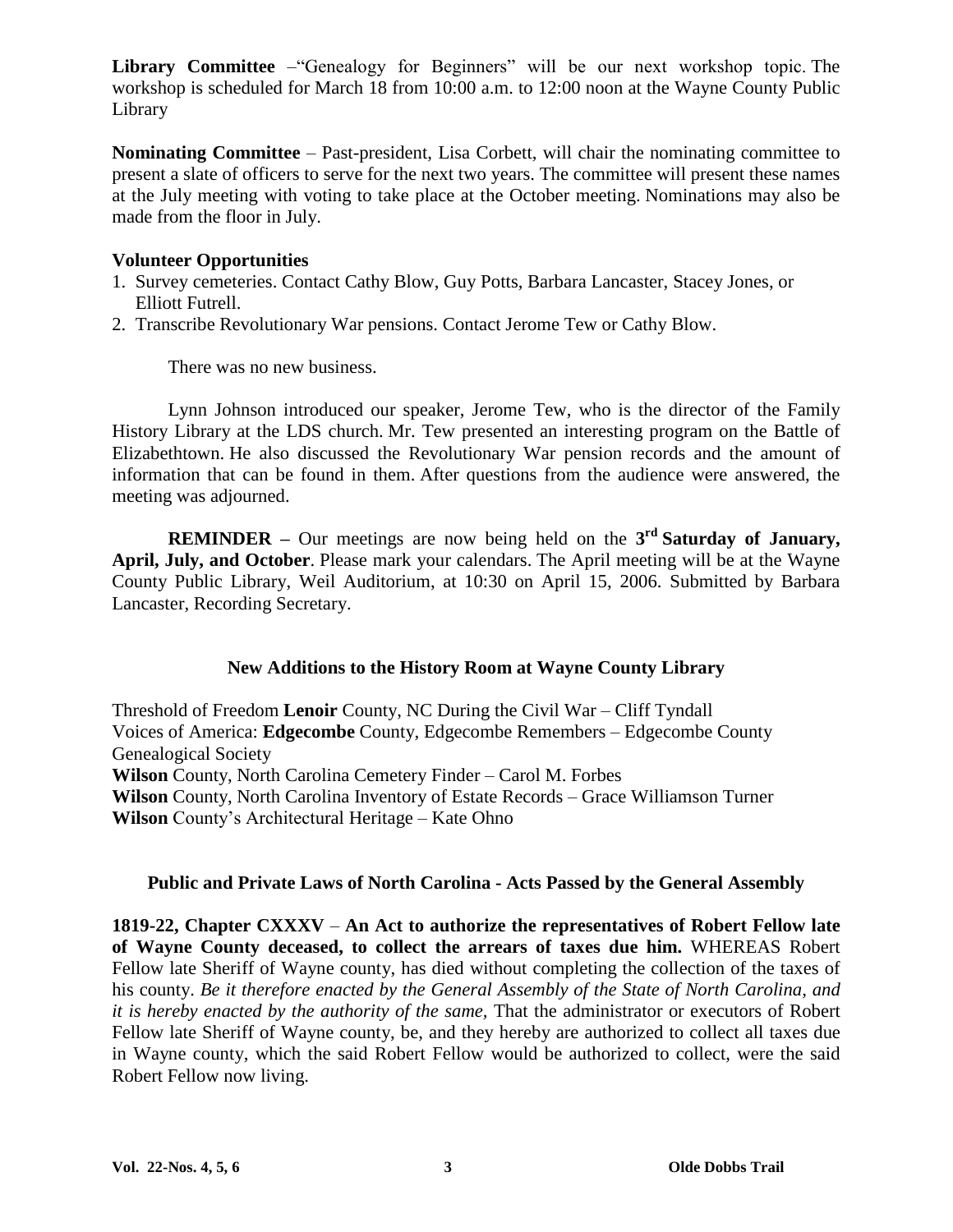**1819-22, Chapter XCIV** –**An Act to amend an act, passed in the year one thousand eight** hundred and eighteen, entitled "as act to appoint commissioners for the town of Waynesborough, in Wayne county," and for other purposes. WHEREAS some of the commissioners appointed by the above recited act live at a considerable distance from the town of Waynesborough, others of them having refused to act, and some of them have removed away, so that the town is almost without a commissioner; for remedy whereof, *Be it enacted by the General Assembly of the State of North Carolina, and it is hereby enacted by the authority of the same,* That Richard Washington, Isaac Hill, William Henderson, Edward Vail and Claudius Hamilton, be, and they are hereby appointed commissioners for the town of Waynesborough, with full power and authority to make such bye laws, rules and regulations as they may deem proper and expedient for the government of said town, not inconsistent with the laws of this State. **II.** *And be it further enacted,* That the commissioners herein appointed be, and they are hereby constituted a body politic and corporate for the purposes herein mentioned; and said commissioners and their successors shall have authority to fill all vacancies that may at any time happen in their board. **III.** *And be it further enacted,* That all laws and parts of laws coming within the meaning and purview of this act be, and the same is hereby repealed.

**1819-22, Chapter LIII** –**An Act further regulating the Militia of Wayne County.** *Be it therefore enacted by the General Assembly of the State of North Carolina, and it is hereby enacted by the authority of the same,* That a Battalion Muster shall hereafter be held at the plantation of Joseph Martin, in Wayne county, at which all the Militia residing on the north side of Naughuntea, in Wayne county, shall attend; and a Battalion Muster shall also be held at the Mills heretofore called Blackman's Mills, on the south side of Neuse river, in Wayne County, at which all the Militia residing on the south side of Neuse river, in Wayne county, shall attend; and the said Militia, attending the Battalion Musters by this act established, shall be exempt from attendance at the Musters at Waynesborough, except at General Reviews. **II.** *Be it further enacted,* That the Field Officers of the Militia of Wayne county shall attend the Battalion Musters of said county, and shall be liable to the same penalties for neglect as are by law now prescribed for failing to attend General Musters. **III**. *Be it further enacted,* That the Battalion and Regimental Courts Martial shall be held at the Court-House in said county; any law to the contrary notwithstanding.

**1823-25, Chapter XLV** –**An act to run and mark the dividing line between Duplin and Wayne Counties.** Whereas there have been disputes as respects the boundary line between the counties of Wayne and Duplin: *Be it therefore enacted by the General Assembly of the State of North Carolina, and it is hereby enacted by the authority of the same,* That Ezekiel Slocumb and Stephen Smith, of Wayne County, and John Watkins and John T. Bryan, of Duplin, be, and they are hereby authorized, with the assistance of the surveyors of each county, to run and mark the line dividing the counties of Wayne and Duplin, as now by law established. **II.** *And be it further enacted,* That nothing herein contained shall prevent any sheriff, or other officer having collection of any taxes, due on any land or other property, on either side of said line from collecting, under process or list of taxes, which was due either county before said line was run.

**III.** *And be it further enacted,* That it shall be the duty of aforesaid commissioners, after running the aforesaid line agreeable to this act, with the certificate of the surveyors and the plat there from, to return one fair plat of the same to each of the aforesaid counties of Wayne and Duplin; which plat and certificate shall be recorded by the clerks of the courts of pleas and quarter sessions of the counties aforesaid, and shall thereby become a matter of record. **VI.** *And be it further enacted*, That each county court shall make such allowances to the commissioners, chain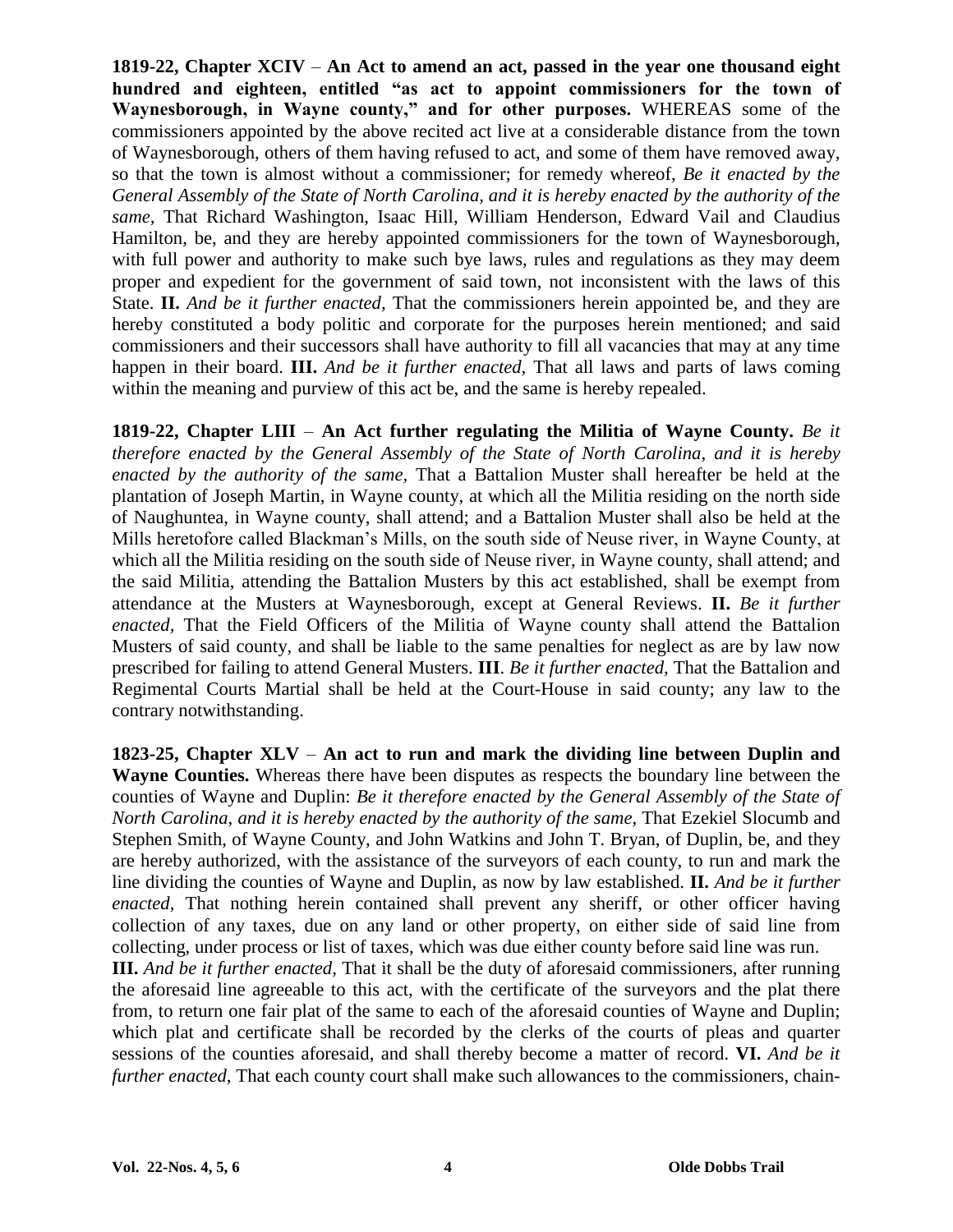carriers and markers for their services in running the said line, as they may deem proper and sufficient.

**1823-25, Chapter LXXXIX** –**An Act to authorise Nicholson Washington to erect a gate on his land across the road leading through his plantation on Neuse River, in Wayne County.** *Be it enacted by the General Assembly of the State of North Carolina, and it is hereby enacted by the authority of the same*, That Nicholson Washington, of the county of Wayne, be, and he is hereby authorised to erect and keep up a gate upon his own land across the public road leading to his Ferry on Neuse River: *Provided,* that the said gate be erected at least half a mile from the ferry, and that the said Nicholson Washington keep the road between the gate and the Ferry in good repair at his own expense. **II.** *And be it further enacted,* That the said Nicholson Washington, on failure to keep said road in good repair, shall be amenable to the laws which are or may be, from time to time, provided against Overseers of public roads.

**1826, Chapter LXIV** –**An Act to declare valid certain deeds registered in the counties of Wayne and Randolph.** WHEREAS the registers of the counties of Wayne and Randolph have, in some instances, registered deeds in their offices, and omitted to register also the certificate of probate of the said deeds, and the original deeds being lost, persons holding under them have their titles brought into doubt; for remedy whereof, *Be it enacted by the General Assembly of the State of North Carolina, and it is hereby enacted by the authority of the same*, That all copies of deeds from the registers' books of the counties of Wayne and Randolph, which have been heretofore registered in said books, duly certified as copies from said books, by the register of said counties, may be read in evidence as other copies from said books may by law be read in evidence, without the copy of certificate of probate of said deed: *Provided,* the register certify that there is no certificate of probate recorded in his books.

**1826, Chapter LXXVIII** –**An Act to alter the names of the persons therein mentioned, and to legitimate them.** *Be it enacted by the General Assembly of the State of North Carolina, and it is hereby enacted by the authority of the same*, That the name of Judith Williamson, the illegitimate daughter of William Dickenson and Julia Dickenson, of the county of Wayne, be altered to that of Judith Dickenson; and that the name of Narcissa Killingsworth, of said county, the illegitimate daughter of Blake Hooks and Peggy Hooks, be altered to that of Narcissa Hooks. **II.** *And be it further enacted,* That the said Judith and Narcissa, be, and they are hereby declared to be legitimated, and forever shall be capable to possess, inherit and enjoy, by descent or otherwise, any estate either real or personal, to all intents and purposes, as if thy had been born in lawful wedlock.

**1830-32, Chapter LXXIX –An Act to incorporate the Wayne County State Guards.** *Be it enacted by the General Assembly of the State of North Carolina, and it is hereby enacted by the authority of the same*, That the company of dragoons, in the county of Wayne, commanded by Samuel A. Andrews, is hereby incorporated under the name of "The Wayne State Guards." **II.** *Be it further enacted*, That "the Wayne State Guards" shall have power to adopt such bye-laws for the government of the company, not inconsistent with the laws of the State and of the United States, as they or a majority of them may deem proper; and all fines, penalties and forfeitures incurred in pursuance of such bye-laws, shall be recovered in the same manner as militia fines are now recovered in this State, and when so recovered, shall be applied to the use and benefit of the company for military purposes.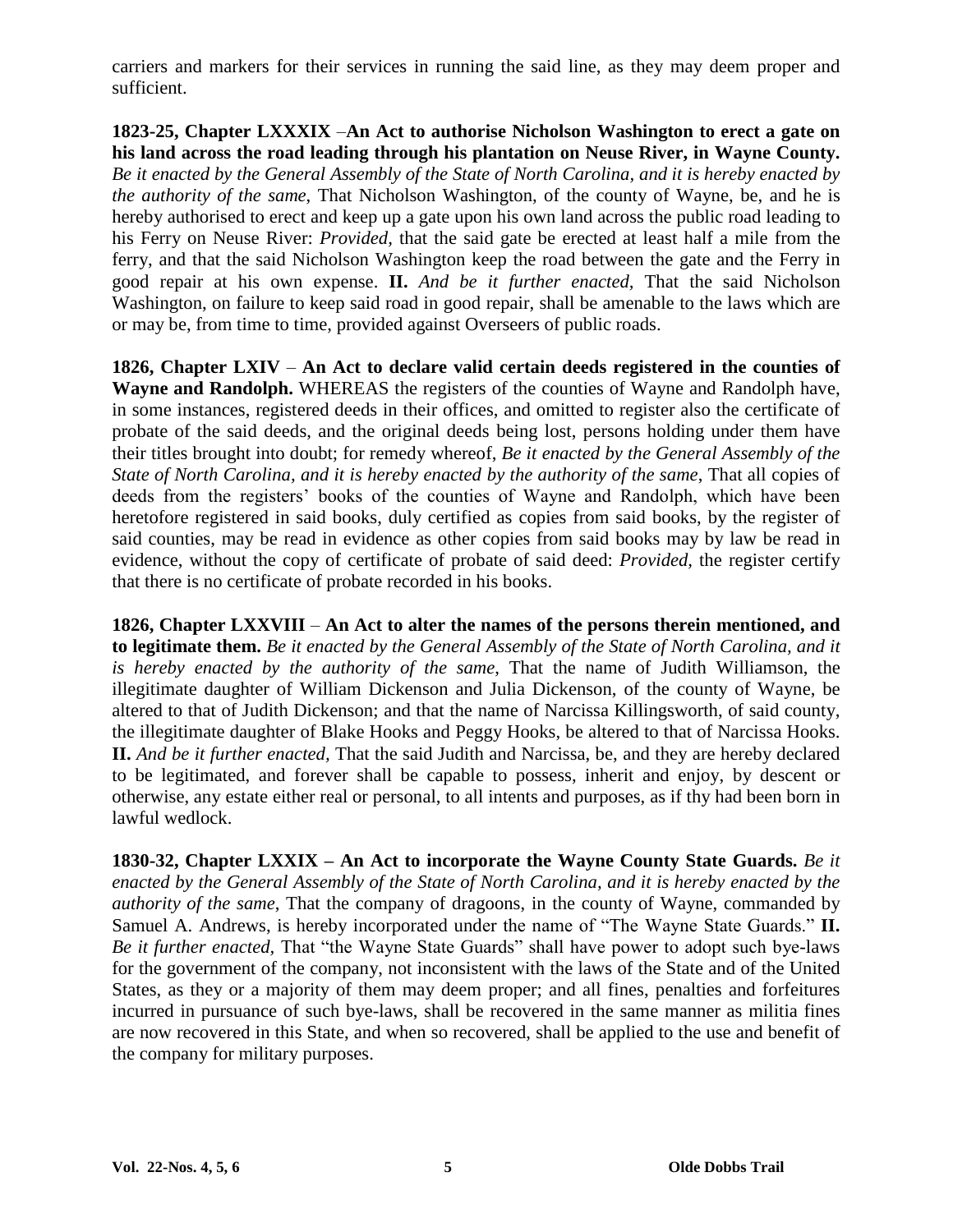**1833-34, Chapter CXI** - **An act to authorise Silas Cox, of Wayne County, to erect a bridge across Neuse river.** *Be it enacted by the General Assembly of the State of North Carolina, and it is hereby enacted by the authority of the same*, That it shall and may be lawful for Silas Cox to erect a bridge across Neuse river, at or near his ferry in the county of Wayne; and when the said bridge shall be completed, it shall be lawful for the proprietor thereof to erect a toll gate thereon. **II.** *And be it further enacted*, That the rates of toll shall be as follows, to wit: on all wagons passing said bridge, sixty cents each; and all four wheeled carriages of pleasure, fifty cents; on all two wheeled carriages of pleasure, twenty five cents; on all carts, twenty five cents; for every man and horse, five cents; on every loose horse, five cents; on every head of cattle, two cents; and on hogs and sheep, one cent each: Provided, that said bridge shall be so constructed as to have one arch in the main current of the river forty feet wide, for the free passage of rafts down the same. **III.** *And be it further enacted*, That when said bridge shall be built, the proprietor thereof shall keep the same in good and sufficient repair, under the like penalty as other proprietors of public bridges are subject to by the laws of this state.

**1833-34, Chapter CXIII** –**An act to authorize Nicholson Washington, of the county of Wayne, to erect a bridge across Neuse river.** *Be it enacted by the General Assembly of the State of North Carolina, and it is hereby enacted by the authority of the same*, That it shall and may be lawful for Nicholson Washington to erect a bridge across Neuse river, at or near his ferry called Spring Bank, in the county of Wayne; and when the said bridge shall be completed, it shall be lawful for the proprietor thereof to erect a toll gate thereon. **II.** *And be it further enacted*, That the rates of toll shall be as follows, to wit: on all wagons passing said bridge, sixty cents each; and all four wheeled carriages of pleasure, fifty cents; on all two wheeled carriages of pleasure, twenty five cents; on all carts, twenty five cents; for every man and horse, five cents; on every loose horse, five cents; on every head of cattle, two cents; and on hogs and sheep, one cent each: Provided, that said bridge shall be so constructed as to have one arch in the main current of the river forty feet wide, for the free passage of rafts down the same. **III.** *And be it further enacted*, That when said bridge shall be built, the proprietor thereof shall keep the same in good and sufficient repair, under the like penalty as other proprietors of public bridges are subject to by the laws of this state.

> Minute Docket –Court of Pleas & Quarter Sessions Wayne County, NC –1820-1823 NC Archives –CRX 318 Received 30 Aug 1994 from Martha E. Hill, Goldsboro, NC Guardianship Extracts

18 May1820

• James Jones security of Wm McKinne for guardianship of heirs of Sam'l Smith who surrenders him up to court

• Wm McKinne appointed guardian to Elizabeth, Sam'l, Sidney & Rachel Smith

21 Aug 1821

- James Madison Leberry & Rufus Leberry coloured orphans bound to Henry Best
- Stephen Cook former guardian to Charity Morris
- 22 Aug 1820
	- Stephen Cook former guardian to Sally Farmer and John Horn
	- Civel Skipper, age 7, bound to John Hamilton
	- Wm Bell, age 7, bound to Kedar Whitley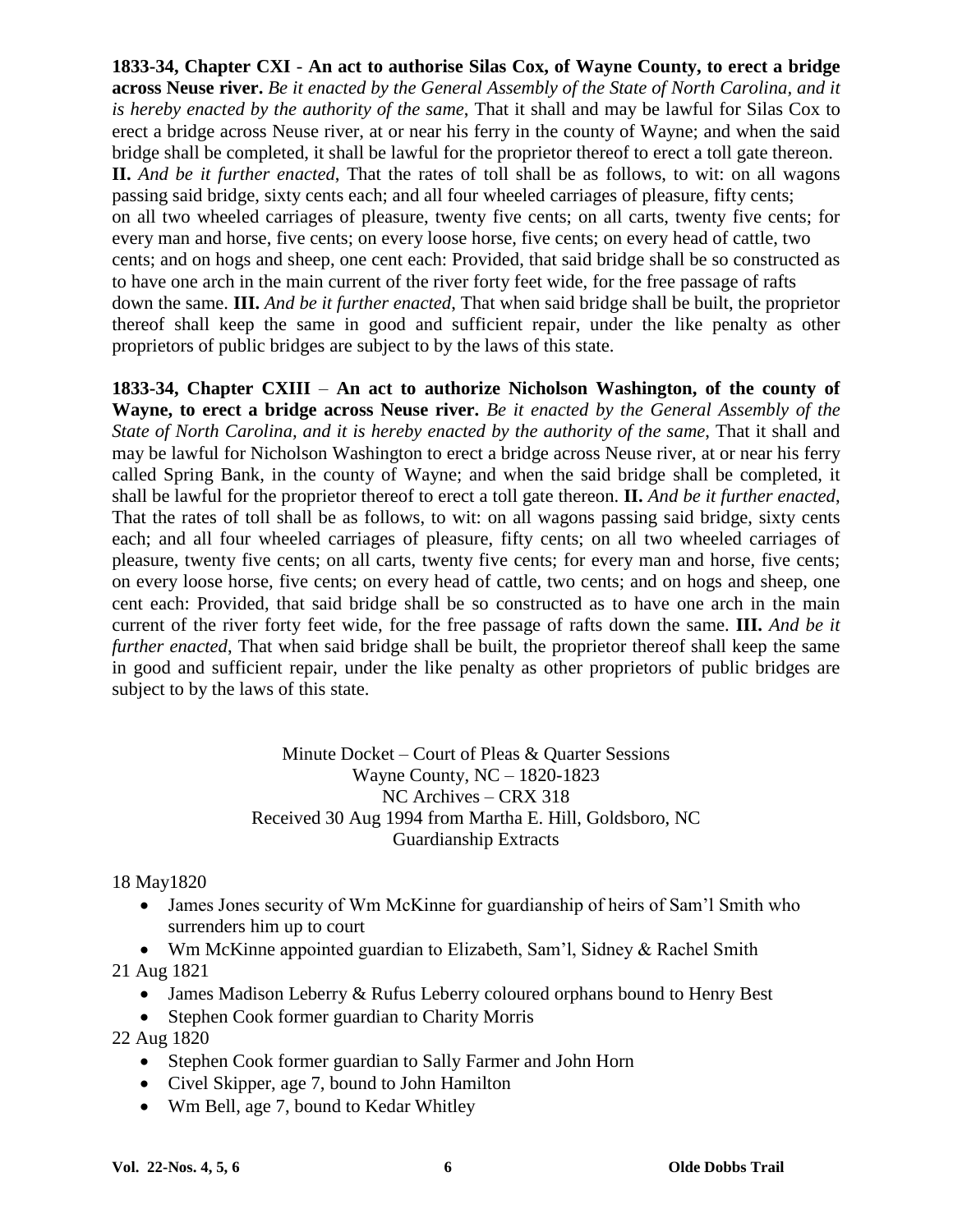George Dinkins & Henry Dinkins bound to Jesse Langston be removed & bound to John Hooks

23 Aug 1820

- Henry Roberts appointed guardian to Jordan Ham & Hyram Ham
- Wm Exum appointed guardian to Eutus Ham & Elenor Ham
- John McKinne guardian to Ann & Charity McKinne resigned & Robert McKinne appointed – orphans of Rich'd McKinne

20 Nov 1820

- Sarah R. Whitfield resigned as guardian to Wm Alex Whitfield and Benjamin Whitfield ordered guardian
- Wm Riley, age 12, bound to Smithson Cox
- Stephen Stucky, age 10, bound to Josiah Corbet
- Anthony Fulghum ordered to renew guardian bond for Zilpha & Patience Hollowell

21 Nov 1820

- Jacob Fulghum resigned as guardian to Wm & Willie Fort
- John McKinne appointed guardian to Solomon, Sally & Bethany Pope
- Lewis Cogdell appointed guardian to Wm, Mary, Harriet, Kinchen, Gaston, Jay Pinkney, Henry Branson & Francis Cogdell Brite
- Sam'l Watson appointed guardian to Burket Watson
- Robert Ivey resigned as guardian to John Ivey
- Major Stanly appointed guardian to John Ivey

22 Nov 1820

- John, Polly, Charles, Charity, Bright, Council, Calvin & Needham Waters bound to Nancy Waters
- Anthony Fulghum resigned as guardian to Patience & Zilpha Hollowell & Stephen Hollowell appointed guardian
- Sarah Fort resigned as guardian to Maria & Patience Fort & Stephen Hollowell appointed guardian
- Lorenzo Pate, age 7, bound to Giles Smith

19 Feb 1821

- Jesse Parker resigned as guardian & Nathan Arnold appointed guardian to Christian, Jeremiah, Phereby & Jacob Horn
- **Jesse Parker resigned as guardian & Ichabod Pearson appointed guardian to Wm &** Priscilla Airs
- Rosena Farmer, age 10, bound to John Griffin

20 Feb 1821

• Stephen Braswell appointed guardian to Sander & Willie Lane heirs of John Lane

• Wm Lane appointed guardian to Smithy & Bryan Lane orphans of John Lane

22 Feb 1821

- Lawson Lane appointed guardian to Robert G. Green
- Jonathan Hollowell appointed guardian to Mary, Edney, Silas, Ephraim & Willie Hollowell
- Stephen Woodard appointed guardian to Jonathan, Laurence, James, Willie & Peniah Dickenson
- Wm Hollowell appointed guardian to Silas Simms Hollowell
- David Hooks appointed guardian to Julia Ann, Harriet Adelin, John Charles & Junius Slocumb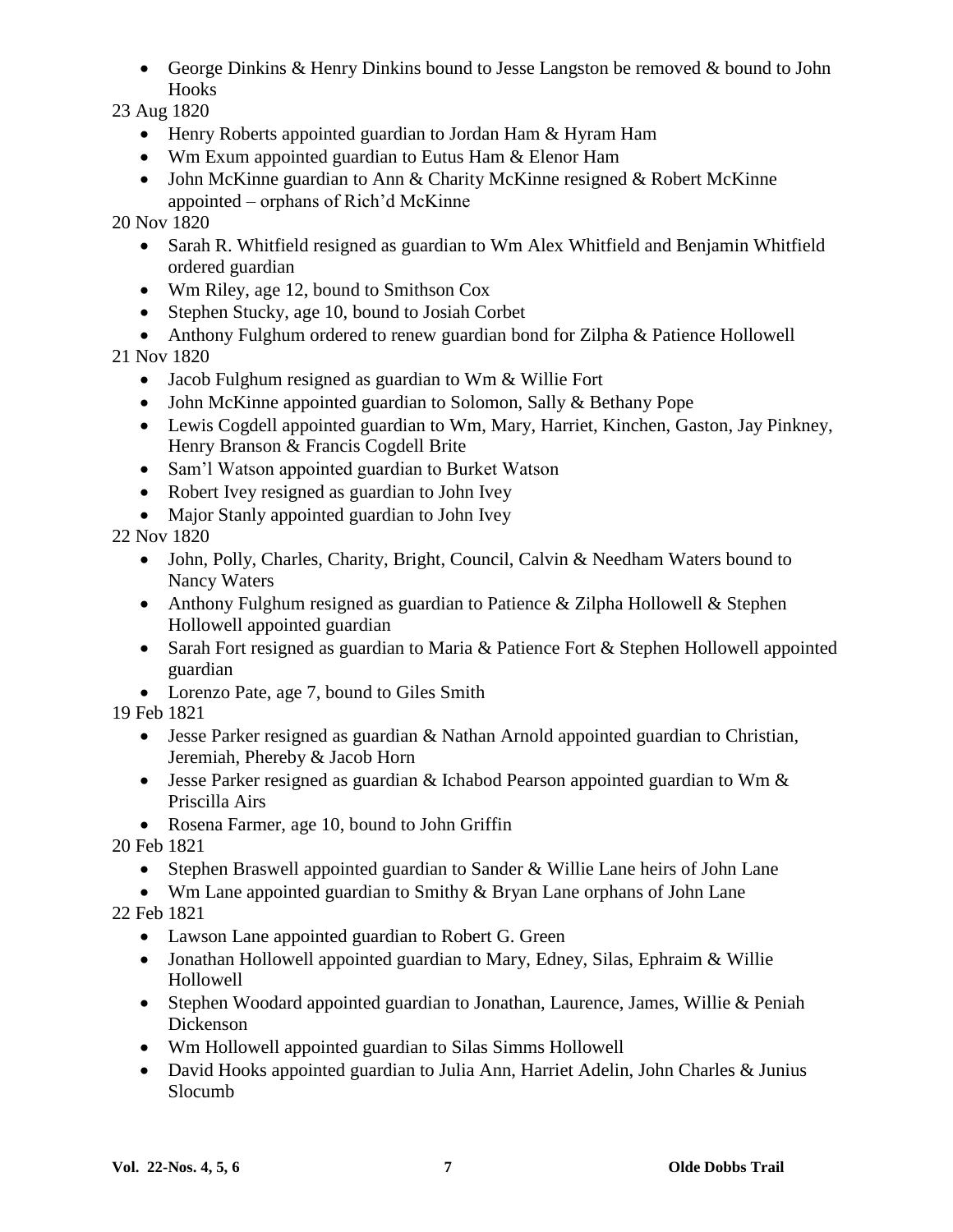Harriet Bell, age 13, bound to Nathan Pike

22 May 1821

- John Williams appointed guardian to Willie & Wm Fort heirs of Willie Fort
- Samson Lane resigned as guardian to Robert G. Green
- Dan'l Howell appointed guardian to Winfield Pope orphan of John Pope Jr.
- Nancy Lane, age 4, bound to John Heath
- 23 May 1821
	- Blake Hooks appointed guardian to Arcada & James T. Sasser
	- Robert Hooks appointed guardian to Peter Lewis Peacock

24 May 1821

• Philip Hooks appointed guardian to John W. & James Henry Sasser 20 Aug 1821

- Drury Aldridge appointed guardian to Rufus & Elizabeth J. Garland
- Rebecca Bell, age 11, bound to Josiah Musgrave
- Wright Elmore, age 10, Alison Elmore, age 7,  $&$  Bryan Elmore, age 6, bound to Lazarus Smith

21 Aug 1821

- Levi Cook, age 12, bound to John Fulghum
- Pearce Brogden appointed guardian to Nathan & Edna Brogden heirs of Thomas Brogden
- Caleb Hollowell appointed guardian to Maria & Patience Fort heirs of Wm Fort

22 Aug 1821

• Abraham Martin, age 8, bound to Rich'd Fortner

23 Aug 1821

- Gen'l Barna McKinne resigned as guardian of heirs of Rich'd Keathley
- Hillary Hooks appointed guardian to Lydia Ann Edwards
- Enoch Cobb appointed guardian to John Keathley
- Michael McKinne appointed guardian to Solomon, Sally & Bethany Pope
- John Cox appointed guardian to Elizabeth, Samuel, Sidney & Rachel Smith heirs of Sam'l Smith

19 Nov 1821

- $\bullet$  Bitha Reed, age 10, Vina Reed, age 8, Louis Reed, age 6, Washington Reed, age 3 & William Hagans, age 6, all of colour bound to Thomas Person
- Theophilus Best appointed guardian to John Forehand
- Thomas Tomlinson appointed guardian to Penny (Purney?) Roundtree

• Lovit Wise, age 14, & Uriah Wise, age 12, bound to Jas. Everett

21 Nov 1821

- Wm Raiford requested guardianship of James, Cullin A. & Alice A. Blackman
- Edward Ward appointed guardian to James Rhodes & Alice Ann Blackman
- Stephen Smith appointed guardian to Cullin A. Blackman
- Robert Hooks appointed guardian to Raiford, Nancy, Patience, Hardy Simon & Withel Hooks orphans of Ephraim Hooks
- Tabitha Parker appointed guardian to Jerome Lawhorn
- Charles Waters, age 15, Bright Waters, age 12 & Council Waters, age 7, bound to Lazarus Smith
- Barna McKinne requested guardianship of Elizabeth & James Blackman
- Calvin R. Blackman appointed guardian of Elizabeth & James Blackman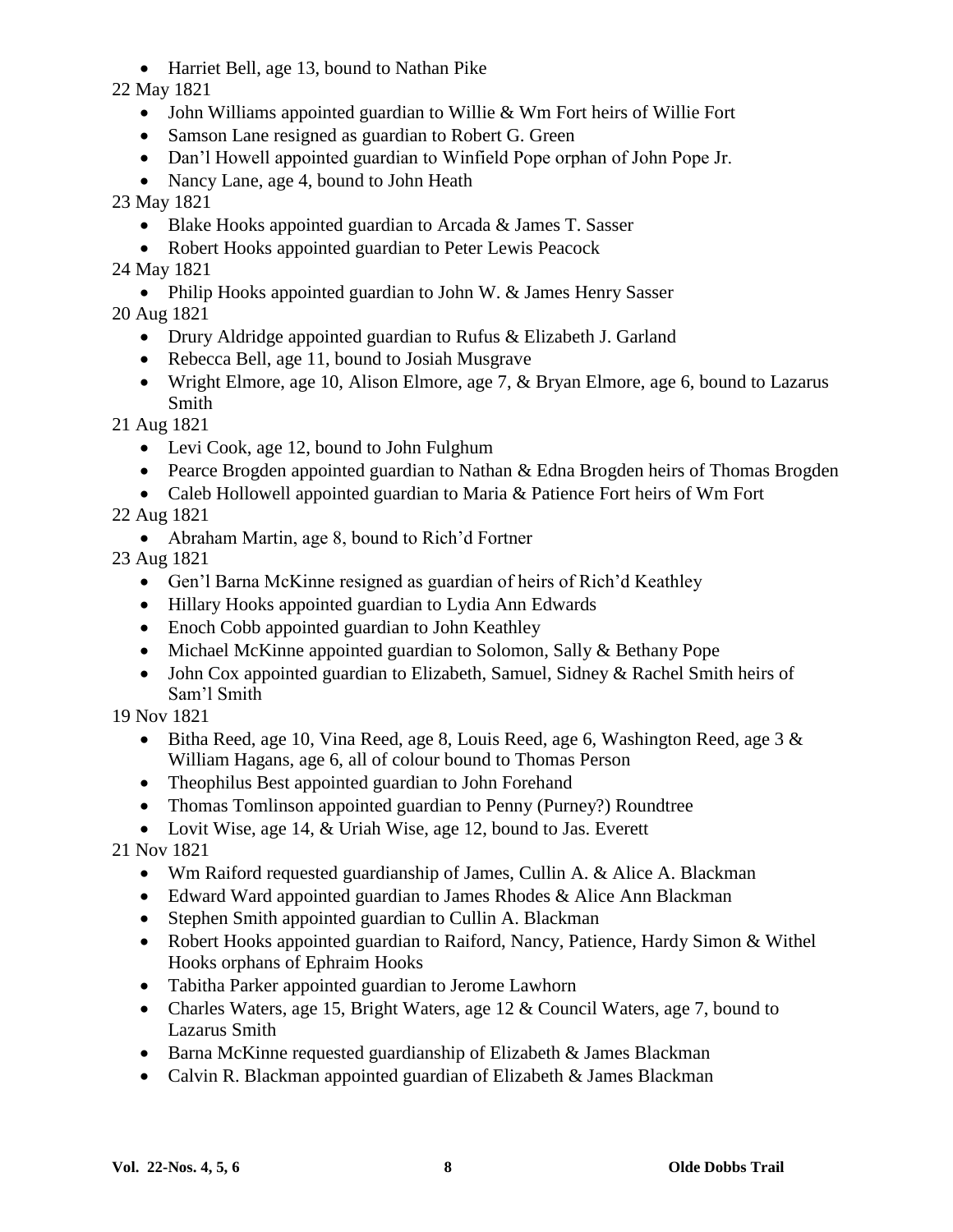• Robert Hooks appointed guardian to Piercy Isaac & Nancy Handley heirs of John Handley & have leave of Negro girl Letha at six months credit

18 Feb 1822

- Henry Bizzell appointed special guardian to heirs of Elisha Parker
- Jeremiah Morris renewed guardian bond to Sarah & Zachariah Woodard
- Willis Garner appointed guardian to John Dunn
- Thomas Kennedy appointed guardian to Spence Hines
- Jacob Cook renewed guardian bond to Axey, Nancy & Betsy Cook
- Ephraim Daniel renewed guardian bond to Willie Fort

19 Feb 1822

- Arthur Bardin appointed guardian to James Moses & Penelope Daniel
- Arthur Bardin appointed guardian to Maria Durdenoe
- Amos E. Cobb appointed guardian to Ann S. Simms

20 May 1822

- Shilow Watson, age 6, bound to Hardy Pope
- Wm Ward, age 6, bound to Charles Crawford
- John Simms appointed guardian to Eliza Simms orphan of Barnes Simms
- James Jones, age 8, bound to Arthur Jones
- Mark Maudlin, age 6, bound to Nathan Pike

22 May 1822

- James Carraway renewed guardian bond to Sally Edwards
- Arthur Bardin appointed guardian to Pearcy Gincey & Harriet Daniel heirs of Sol. Daniel

19 Aug 1822

- Joel Grantham appointed guardian to Nancy & Raeford Bizzell
- Graddy Herring appointed guardian to Wm Casey
- Willie Woodard, age 6, bound to John Head
- James Marley Maudlin, age 5, bound to Joshua Garris

20 Aug 1822

- Bryan Brooks, age 18, bound to Barna Cox
- Eli Smith, age 18, bound to Elijah Smith

18 Nov 1822

- David McKinne appointed guardian to Michael McKinne
- Caleb Hollowell appointed guardian to Maria Hollowell
- John Barfield appointed guardian to Henry Flowers
- James Shaddin appointed guardian to Wm Shaddin
- Jesse & Nancy Lane minors of colour bound to Charlotte Heath
- David Lane, age 7, minor of colour bound to Mathew Grace
- Mark Heath appointed special guardian to heirs of John Heath

19 Nov 1822

- Ezekiel Strickland, age 7 ( $8<sup>th</sup>$  day of Feby 1823) bound to Thomas Boswell
- Simon Herring appointed guardian to Nancy Thompson

20 Nov 1822

- John A. Sherrard appointed guardian to Willie Fort
- Daniel Kornegay resigned as guardian of Caroline Fail
- John Smith Jr. appointed guardian to Caroline Fail
- Robert W. Goodman appointed guardian to Henry J. McKinne
- Micajah Cox appointed guardian to Soloman & Bethany Pope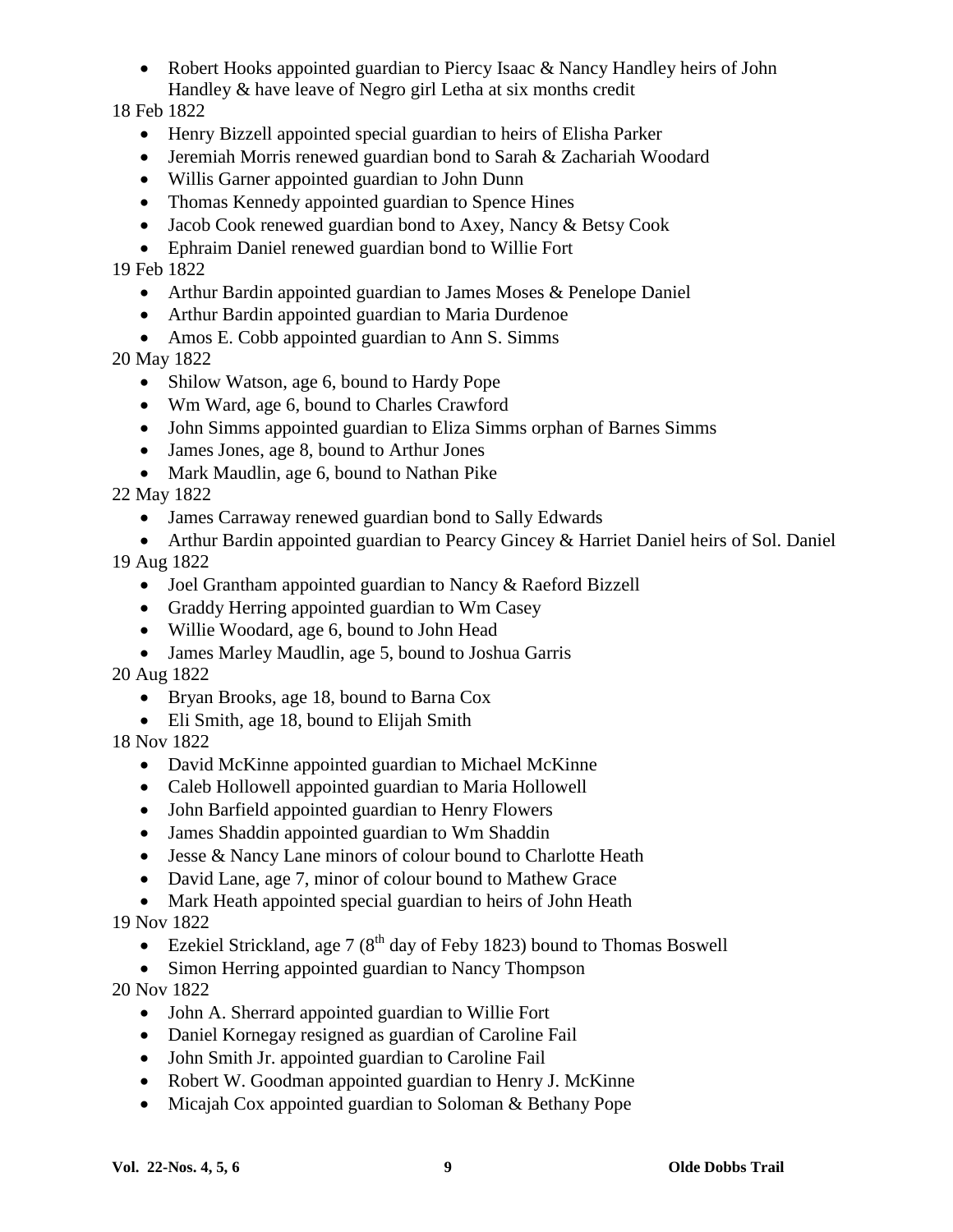17 Feb 1823

- Bryan King bound to Adam Reaves to lawful age
- Rufus Daniel appointed guardian to Allen, Starling, Wm, John, Harriet, Calvin & Lewis Daniel
- Whitley & Larkin Hagan coloured minors bound to Jesse Bardin
- Stephen Rogers bound to Stephen Howell
- Stephen Monroe bound to John Fellow
- Maria Sasser bound to Silas Toler

20 Feb 1823

- James P. Rogers, age 6, bound to David T. Howell
- Stephen Hollowell appointed guardian to Zilpha & Patience Hollowell have leave to sell Negro Simon that belongs to minors heirs of Exum Hollowell

21 Feb 1823

- John Kethley appointed guardian to Teresa (Terena?), Washington, Jesse & Susan Ann Wiggs
- Robert Hooks appointed guardian to Zilpha & Patience Hollowell

### **NC Reports –In the Supreme Court**

John Taylor v. Robert Grace and others – From Wayne

An action of debt will not lie against heirs upon a bond of the ancestor in which they are not expressly bound.

James Grace gave a bond to John Taylor in the following words, to wit: On demand, I promise to pay or cause to be paid unto John Taylor, his heirs or order, the sum of £56 12s., specie, with lawful interest till paid, it being for value received, as witness my hand and seal, this 27 July, 1796. James Grace {Seal}

James Grace having died, Taylor brought an action of debt on this bond against the defendants, who were his heirs at law; and upon the trail the presiding judge nonsuited the plaintiff, on the ground that the obligor had not bound his heirs to pay the debt.

By the Court. There can be no doubt upon this point. The nonsuit was regular and must stand.

#### **OFFICERS**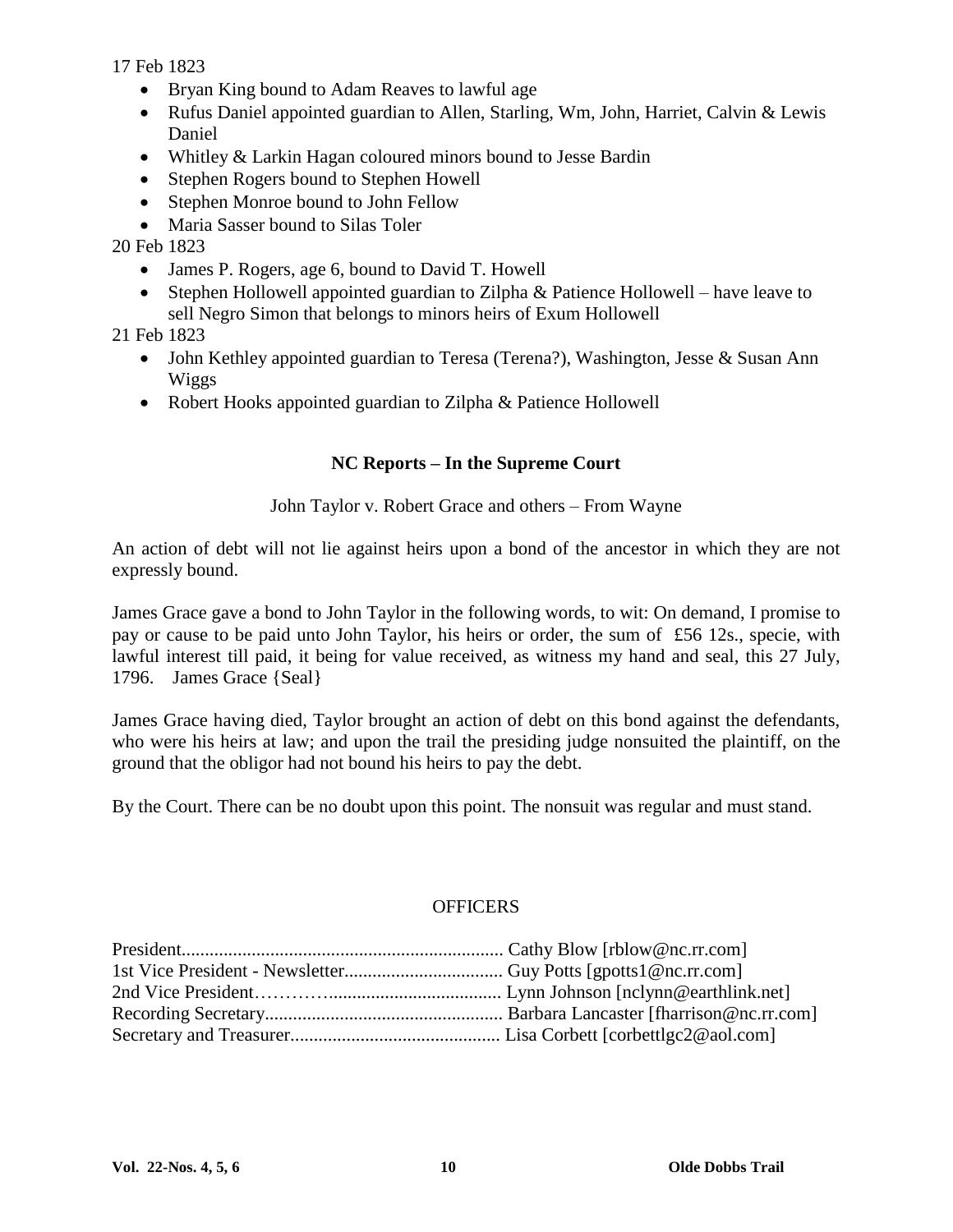#### 1818 Apprentice Bond

STATE OF NORTH-CAROLINA. Know all Men by these Presents, That Elisha Bay to steward Septem & Howell Boy ter all of Naym County, in the State aforesaid, are held and firmly bound unto John Dunn Hephen da fer & Wortelle Juftices of the Court of Pleas and Quarter-Seffions for the County of May in the Sum of Now Thousand -Pounds, current Money, to be paid to the said Juftices, or the Survivor or Survivors of them, their Executors or Adminiftrators, in Truft, for the Benefit of the Child hereafter named, committed to the Tuition of the said Cliphu Dard

To which Payment well and truly to be made, we bind ourselves, and each of us, each and every of our Heirs, Executors and Adminiftrators, jointly and severally, firmly by thefe Prefents. Sealed with our Seals, and dated the  $2\rho$  the Day of

in the Year of our Lord 1818

au

The Condition of the abobe Obligation is such, That Whereas the above bounden Elishu Baytes is conà minor Orphan: Now if the said Clisha Toyte fhall faithfully execute his faid Guardianfhip, by securing and improving all the Eflate of the said Morns Tifik that fhall come into his poffeffion, for the Benefit of the said Mories Tighten until he thall arrive at full Age, or be sooner thereto required, and then render a plain and true Account of his faid Guardianship, on Oath, before the Juftices of our said Court, and deliver up, pay to, or poffefs the faid Mores hope term of all such Eftate or Eftates, as he ought to be poffeffed of, or to fuch other Persons as fhall be lawfully empowered or authorized to receive the same, and the Profits arifing therefrom, then this Obligation to be void : otherwife to be and remain in full force and virtue.